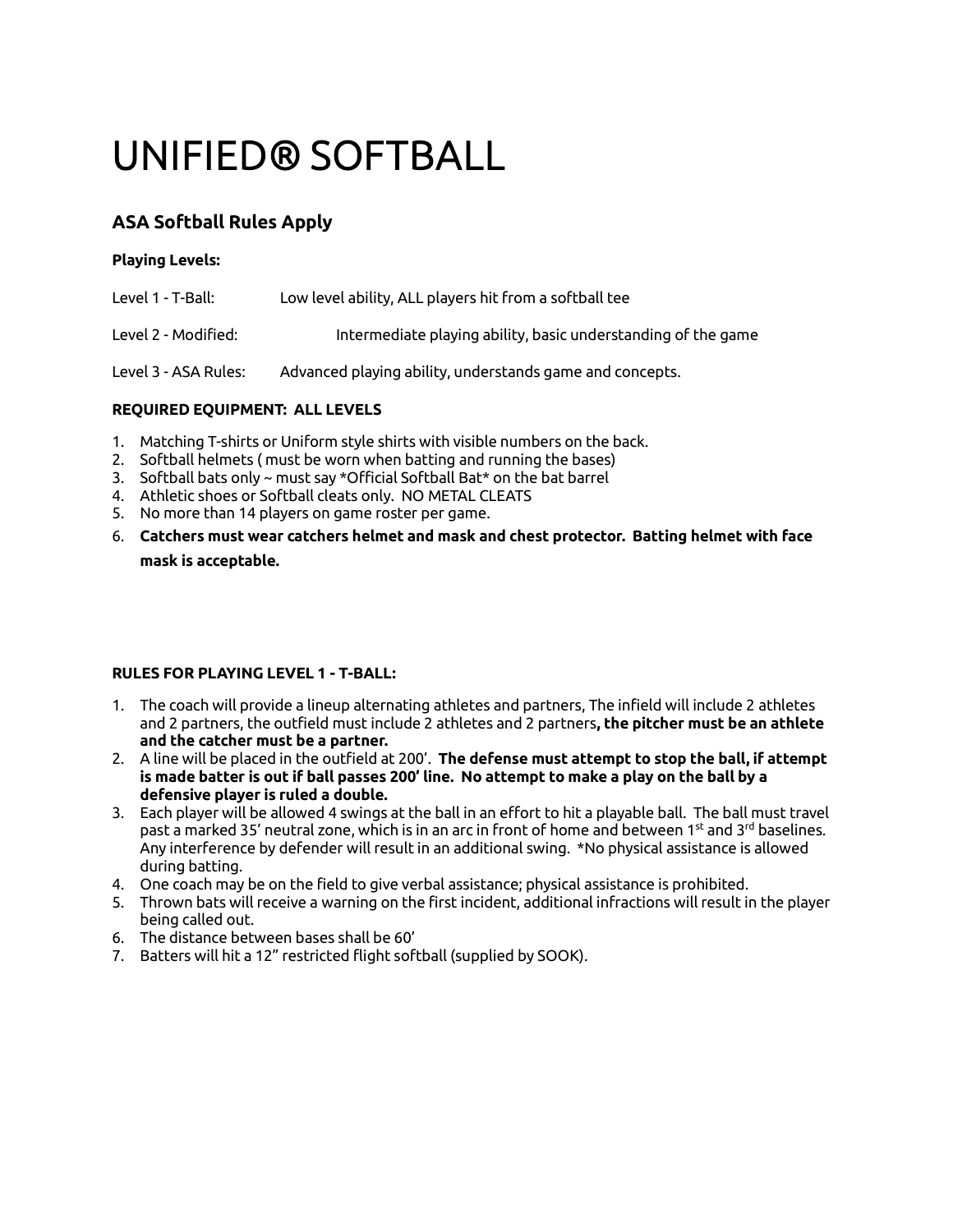#### **RULES FOR PLAYING LEVEL 2:**

- 1. The coach will provide a team line up to the umpire and opposing coach prior to the start of the game. The line -up card shall provide the player numbers and the letter (A) for the athlete or (P) for the partner. The athlete and partner must alternate in the order evenly.
- 2. The field will be marked by fence or painted line at 300' . Any level 2 player who hits a ball over the fence or past the drawn line on the ground or in the air will be out. Each additional offense will result in the same call of player being an out.
- 3. Level 2 will be a pitched ball. 8-11 year olds 40'. 16 plus age group 46'.
- 4. Bases will be 60' apart.
- 5. A regulation game will be 7 innings or 50 min. which ever comes first.
- 6. There will be a 6 run limit per inning. After a team reaches 6 runs scored or 3 outs they will switch positions in the field of play.
- 7. Teams must have an athlete and a partner as Pitcher and Catcher, 2 athletes and 2 partners in the infield and 2 athletes and 2 partners in the outfield.
- 8. Teams will bat the entire roster. (Requires equal number of athletes & partners for all partners to bat.)

#### **RULES FOR PLAYING LEVEL 3**

- 1. The coach will provide a team line-up card to the umpire and opposing coach prior to the start of each game. The line-up card shall provide the player numbers and the letter (A) for the athlete and (P) for the partner. The athletes and partners must alternate in batting order evenly.
- 2. The pitching distance will be as follows: 8-15 yr. old 40' and 16 yr. or older 46'
- 3. A regulation game is 7 innings or 50 min. whichever comes first.
- 4. There will be a 6 run limit per inning. After 6 runs or 3 outs teams will switch positions on the field.

#### **PLAYERS & SUBSTITUTES**

- 1. There are 10 players on the field. Pitcher and catcher (1 must be an athlete and the other a partner). Infield consists of 2 athletes & 2 partners; outfield consists of 2 athletes & 2 partners.
- 2. All players on the roster may bat. (Requires equal number of athletes & partners for all partners to bat.)
- 3. The roster size is limited to 14 players. If you have more than 14 they may play as subs playing for players who will sit out the game while they play. A roster may list no more that 14 players' names.

**Dominate Player rule in effect - a partner may not play outside bounds of his/her position. Violation of the rule will receive a warning then ejection of the dominant player from the game.**

#### **THE GAME**

- 1. A regulation game shall consist of 7innings or 50 minutes whichever comes first.
- 2. There will be a 6 run rule limit per inning. The team batting may only score 6 runs or receive 3 outs in an inning then the teams switch positions in the playing field.
- 3. Winners will be determined by the score of the last completed inning if time stops the game.
- 4. Ties will be broken using the International Tie Breaking rule. The last batter from the previous inning will be placed on second base with 2 outs. (only if time allows, otherwise a coin flip determines game winner.)
- 5. **A safety Home plate will be used. A commitment line will be drawn 20 feet from Home plate. Any runner passing the commitment line may not return to 3rd base. They must continue home**